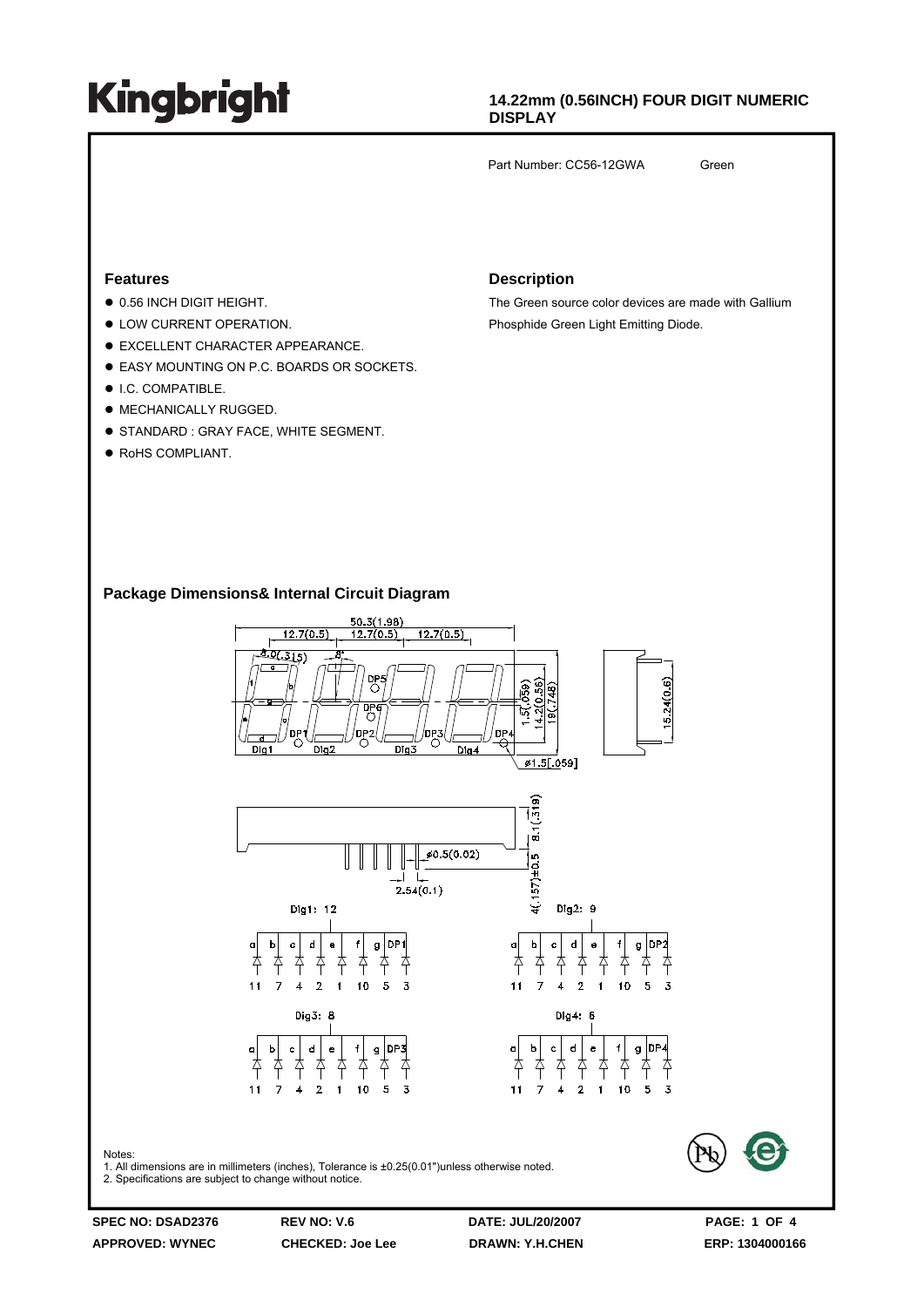| <b>Selection Guide</b> |             |                  |                        |       |                                      |  |  |  |  |  |
|------------------------|-------------|------------------|------------------------|-------|--------------------------------------|--|--|--|--|--|
| Part No.               | <b>Dice</b> | Lens Type        | Iv (ucd) [1]<br>@ 10mA |       | <b>Description</b>                   |  |  |  |  |  |
|                        |             |                  | Min.                   | Typ.  |                                      |  |  |  |  |  |
| CC56-12GWA             | Green (GaP) | l WHITE DIFFUSED | 3000                   | 13000 | Common Cathode, Rt.<br>Hand Decimal. |  |  |  |  |  |

Note:

1. Luminous intensity/ luminous Flux: +/-15%.

**Electrical / Optical Characteristics at TA=25°C**

| Symbol              | <b>Parameter</b>         | <b>Device</b> | Typ. | Max. | <b>Units</b> | <b>Test Conditions</b> |
|---------------------|--------------------------|---------------|------|------|--------------|------------------------|
| λpeak               | Peak Wavelength          | Green         | 565  |      | nm           | $IF=20mA$              |
| λD [1]              | Dominant Wavelength      | Green         | 568  |      | nm           | $IF=20mA$              |
| $\Delta\lambda$ 1/2 | Spectral Line Half-width | Green         | 30   |      | nm           | $IF=20mA$              |
| С                   | Capacitance              | Green         | 15   |      | pF           | $V_F = 0V$ : f = 1MHz  |
| VF [2]              | Forward Voltage          | Green         | 2.2  | 2.5  | ν            | $IF=20mA$              |
| lR                  | <b>Reverse Current</b>   | Green         |      | 10   | uA           | $V_R = 5V$             |

Notes:

1.Wavelength: +/-1nm.

2. Forward Voltage: +/-0.1V.

### **Absolute Maximum Ratings at TA=25°C**

| <b>Parameter</b>                | Green                                | <b>Units</b> |  |  |
|---------------------------------|--------------------------------------|--------------|--|--|
| Power dissipation               | 62.5                                 | mW           |  |  |
| DC Forward Current              | 25                                   | mA           |  |  |
| Peak Forward Current [1]        | 140                                  | mA           |  |  |
| Reverse Voltage                 | 5                                    | v            |  |  |
| Operating / Storage Temperature | -40 $^{\circ}$ C To +85 $^{\circ}$ C |              |  |  |
| Lead Solder Temperature[2]      | 260°C For 3-5 Seconds                |              |  |  |

Notes:

1. 1/10 Duty Cycle, 0.1ms Pulse Width.

2. 2mm below package base.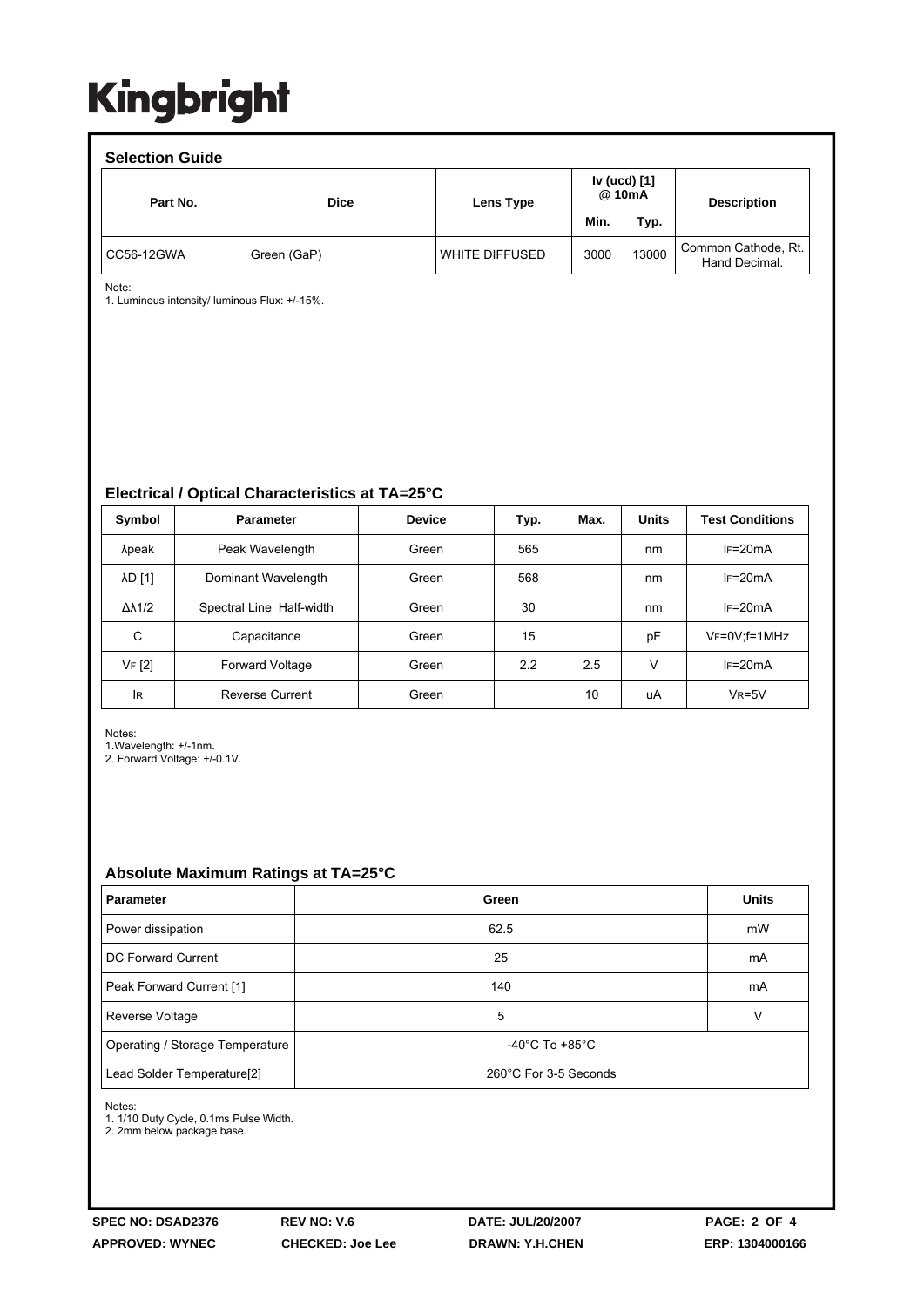